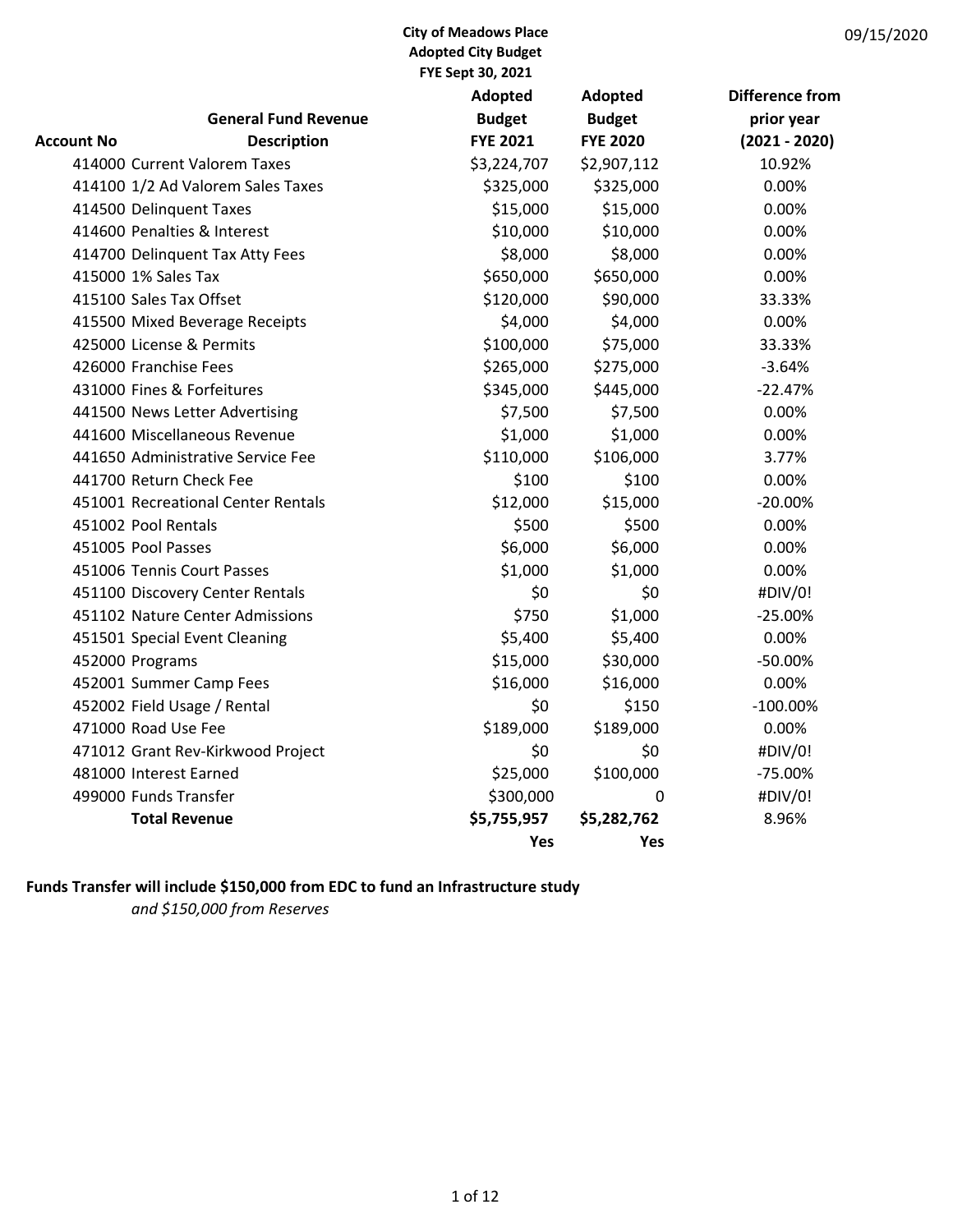|                   |                                  | Adopted         | Adopted         | Difference from |
|-------------------|----------------------------------|-----------------|-----------------|-----------------|
|                   | Dept 010 Council                 | <b>Budget</b>   | <b>Budget</b>   | prior year      |
| <b>Account No</b> | <b>Description</b>               | <b>FYE 2021</b> | <b>FYE 2020</b> | $(2021 - 2020)$ |
| 010-510100        | <b>Salaries</b>                  | \$24,000        | \$24,000        | $0.00\%$        |
| 010-511305        | <b>TWC Expense</b>               | \$399           | \$399           | $0.00\%$        |
| 010-511306        | <b>Medicare Expense</b>          | \$348           | \$348           | 0.00%           |
| 010-511307        | Social Security Expense          | \$1,488         | \$1,488         | 0.00%           |
| 010-512000        | <b>Worker's Compensation</b>     | \$51            | \$51            | 0.00%           |
| 010-541000        | Dues & Subscriptions             | \$3,000         | \$2,900         | 3.45%           |
| 010-542000        | Training & Travel                | \$8,000         | \$8,000         | 0.00%           |
| 010-548500        | <b>Discretionary Expense</b>     | \$3,600         | \$3,000         | 20.00%          |
|                   | <b>Total Council 010 Expense</b> | \$40,886        | \$40,186        | 1.74%           |
|                   |                                  | <b>Yes</b>      | Yes             |                 |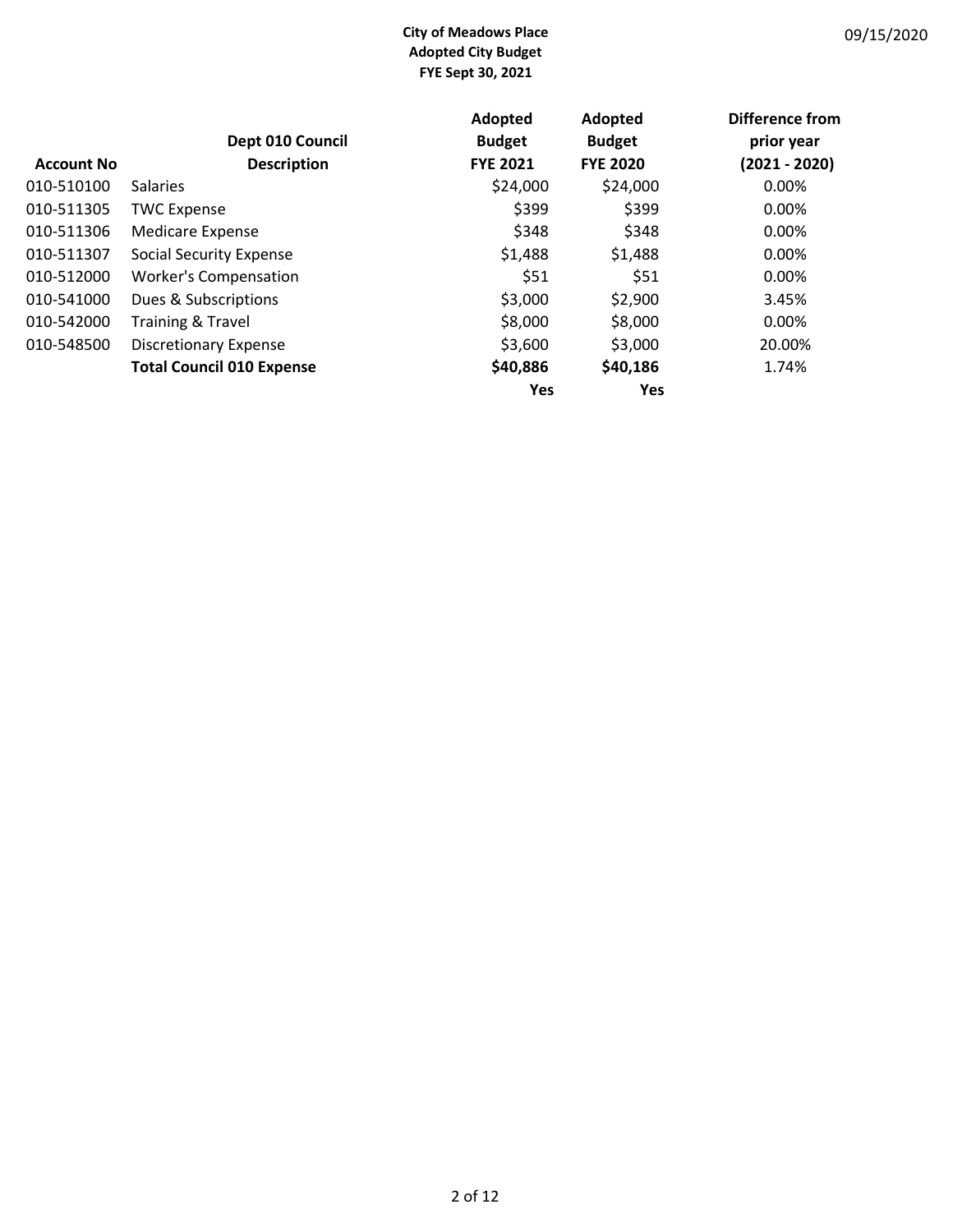|                   |                                       | <b>Adopted</b>  | <b>Adopted</b>  | Difference from |
|-------------------|---------------------------------------|-----------------|-----------------|-----------------|
|                   | <b>Dept 020 Administration</b>        | <b>Budget</b>   | <b>Budget</b>   | prior year      |
| <b>Account No</b> | <b>Description</b>                    | <b>FYE 2021</b> | <b>FYE 2020</b> | $(2021 - 2020)$ |
| 020-510100        | <b>Salaries</b>                       | \$386,543       | \$369,514       | 4.61%           |
| 020-510200        | <b>Overtime Earnings</b>              | \$2,000         | \$2,000         | 0.00%           |
| 020-510300        | Longevity                             | \$300           | \$0             | #DIV/0!         |
| 020-510500        | <b>Education/Incentive Pay</b>        | \$600           | \$300           | 100.00%         |
| 020-511305        | <b>TWC Expense</b>                    | \$1,197         | \$1,197         | 0.00%           |
| 020-511306        | <b>Medicare Expense</b>               | \$5,593         | \$5,343         | 4.68%           |
| 020-511307        | <b>Social Security Expense</b>        | \$0             | \$0             | #DIV/0!         |
| 020-512000        | <b>Worker's Compensation</b>          | \$1,098         | \$1,057         | 3.87%           |
| 020-512005        | <b>Employee Benefits</b>              | \$104,795       | \$130,622       | $-19.77%$       |
| 020-512010        | <b>TMRS Contributions</b>             | \$40,830        | \$36,440        | 12.05%          |
| 020-521000        | <b>Audit Fee</b>                      | \$30,300        | \$30,000        | 1.00%           |
| 020-521025        | Legal                                 | \$100,000       | \$85,000        | 17.65%          |
| 020-521026        | <b>Delinquent Tax Atty Fees</b>       | \$8,000         | \$8,000         | 0.00%           |
| 020-521030        | <b>Payroll Services</b>               | \$0             | \$0             | #DIV/0!         |
| 020-521040        | <b>Financial Services</b>             | \$3,300         | \$3,000         | 10.00%          |
| 020-521500        | <b>Inspector Fees</b>                 | \$55,000        | \$55,000        | 0.00%           |
| 020-521510        | <b>Consulting Building Official</b>   | \$0             | \$0             | #DIV/0!         |
| 020-522000        | Tax Collector & Roll Exp              | \$23,476        | \$23,476        | 0.00%           |
| 020-522010        | <b>General Liability Insurance</b>    | \$300           | \$300           | 0.00%           |
| 020-522011        | E & O Insurance                       | \$700           | \$700           | 0.00%           |
| 020-522012        | Real & Personal Prop Ins              | \$7,700         | \$7,700         | 0.00%           |
| 020-531000        | Postage                               | \$3,000         | \$3,000         | 0.00%           |
| 020-531500        | Misc                                  | \$5,000         | \$2,500         | 100.00%         |
| 020-532000        | Office Supplies/Equipment             | \$10,000        | \$14,500        | $-31.03%$       |
| 020-533000        | <b>Computer Software</b>              | \$300           | \$300           | 0.00%           |
| 020-533005        | <b>Computer Hardware</b>              | \$500           | \$500           | 0.00%           |
| 020-533007        | <b>Computer Services/Support</b>      | \$22,500        | \$22,500        | 0.00%           |
| 020-533008        | City-Wide Software                    | \$48,000        | \$35,000        | 37.14%          |
| 020-533009        | City-Wide Computers/Servers           | \$10,000        | \$40,000        | -75.00%         |
| 020-541000        | Dues & Subscriptions                  | \$1,500         | \$1,500         | 0.00%           |
| 020-541500        | <b>Records Management</b>             | \$2,500         | \$10,100        | $-75.25%$       |
| 020-542000        | <b>Employee Training &amp; Travel</b> | \$10,000        | \$7,000         | 42.86%          |
| 020-542001        | <b>Employee Relations</b>             | \$1,000         | \$1,000         | 0.00%           |
| 020-542003        | <b>TML Rep Travel</b>                 | \$1,500         | \$1,500         | 0.00%           |
| 020-545000        | <b>Legal Publications</b>             | \$4,000         | \$4,000         | 0.00%           |
| 020-545500        | <b>Newsletter Printing</b>            | \$35,000        | \$35,000        | 0.00%           |
| 020-545501        | Newsletter Delivery                   | \$7,500         | \$7,500         | 0.00%           |
| 020-546000        | <b>Utilities</b>                      | \$19,000        | \$19,000        | 0.00%           |
| 020-546002        | Telephone and Cell Phone              | \$41,000        | \$41,000        | 0.00%           |
| 020-547000        | <b>Election Exp</b>                   | \$15,000        | \$0             | #DIV/0!         |
| 020-548500        | <b>Discretionary Expense</b>          | \$5,000         | \$5,000         | 0.00%           |
| 020-580000        | Capital Projects-Admin                | \$0             | \$0             | #DIV/0!         |
|                   | <b>Total Dept 020 Expense</b>         | \$1,014,032     | \$1,010,549     | 0.34%           |
|                   |                                       | Yes             | Yes             |                 |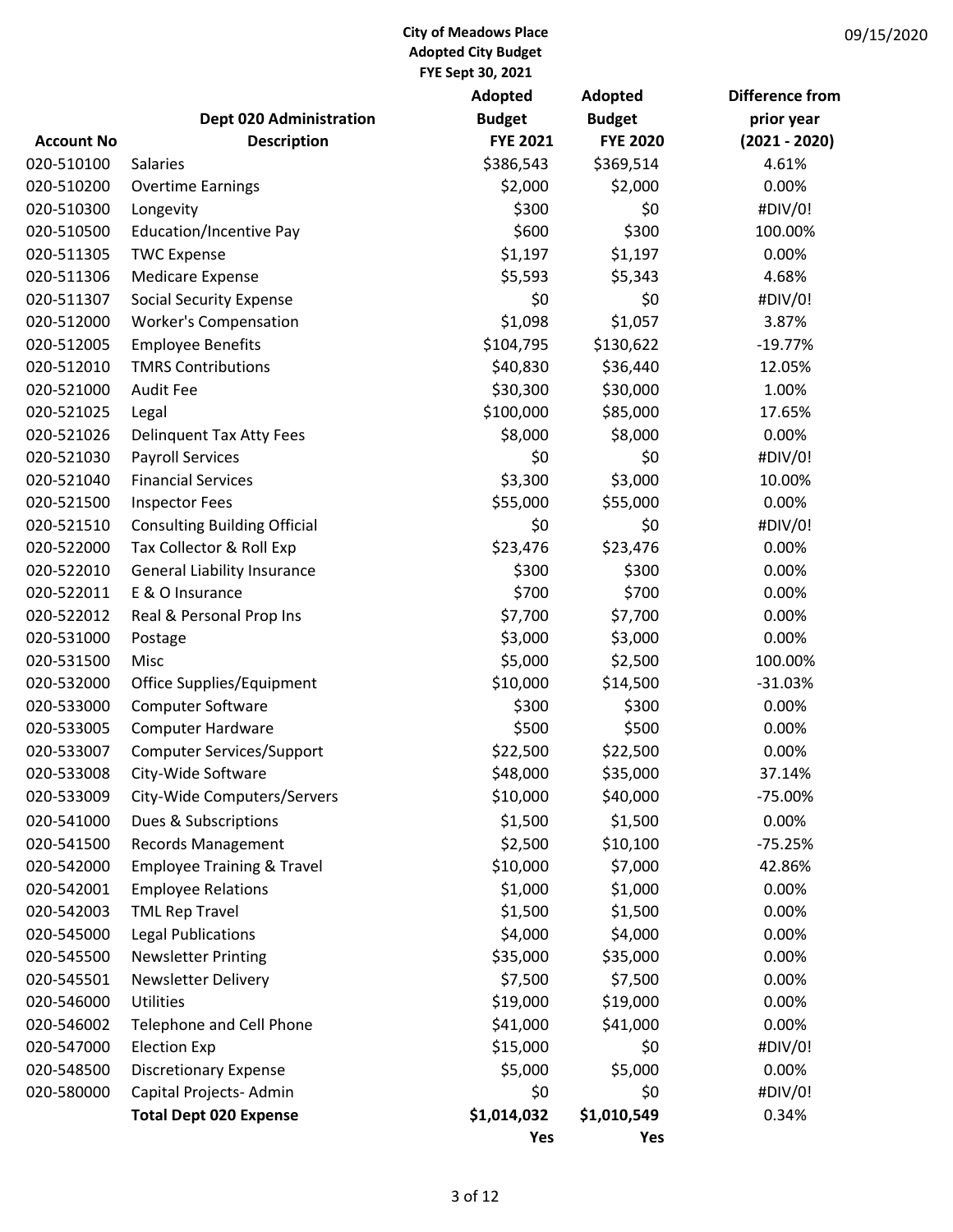| 09/15/2020 |  |
|------------|--|
|------------|--|

|                   |                                       | Adopted         | Adopted         | Difference from |
|-------------------|---------------------------------------|-----------------|-----------------|-----------------|
|                   | Dept 030 Courts                       | <b>Budget</b>   | <b>Budget</b>   | prior year      |
| <b>Account No</b> | <b>Description</b>                    | <b>FYE 2021</b> | <b>FYE 2020</b> | $(2021 - 2020)$ |
| 030-510100        | <b>Salaries</b>                       | \$99,966        | \$97,344        | 2.69%           |
| 030-510111        | Judges                                | \$18,000        | \$18,000        | 0.00%           |
| 030-510112        | Prosecutors                           | \$18,000        | \$18,000        | 0.00%           |
| 030-510200        | <b>Overtime Earnings</b>              | \$3,500         | \$3,500         | 0.00%           |
| 030-510300        | Longevity                             | \$600           | \$0             | #DIV/0!         |
| 030-510500        | <b>Education/Incentive Pay</b>        | \$300           | \$0             | #DIV/0!         |
| 030-511305        | <b>TWC Expense</b>                    | \$342           | \$342           | 0.00%           |
| 030-511306        | <b>Medicare Expense</b>               | \$1,364         | \$1,317         | 3.55%           |
| 030-512000        | <b>Worker's Compensation</b>          | \$255           | \$247           | 3.49%           |
| 030-512005        | <b>Employee Benefits</b>              | \$55,478        | \$55,409        | 0.12%           |
| 030-512010        | <b>TMRS Contributions</b>             | \$9,908         | \$8,903         | 11.30%          |
| 030-522010        | <b>General Liability Insurance</b>    | \$50            | \$50            | 0.00%           |
| 030-522011        | E & O Insurance                       | \$100           | \$100           | 0.00%           |
| 030-523100        | <b>Collection Agency Fee</b>          | \$50,000        | \$50,000        | 0.00%           |
| 030-531000        | Postage                               | \$1,500         | \$1,500         | 0.00%           |
| 030-531500        | Misc                                  | \$200           | \$200           | 0.00%           |
| 030-532000        | Office Supplies/Equipment             | \$4,000         | \$4,000         | 0.00%           |
| 030-541000        | Dues & Subscriptions                  | \$300           | \$150           | 100.00%         |
| 030-542000        | <b>Employee Training &amp; Travel</b> | \$2,000         | \$2,000         | 0.00%           |
| 030-547500        | Juror Exp                             | \$150           | \$150           | 0.00%           |
| 030-549500        | Credit Card Fee & Disc                | \$0             | \$0             | #DIV/0!         |
|                   | <b>Total Dept 030 Expense</b>         | \$266,015       | \$261,212       | 1.84%           |
|                   |                                       | Yes             | Yes             |                 |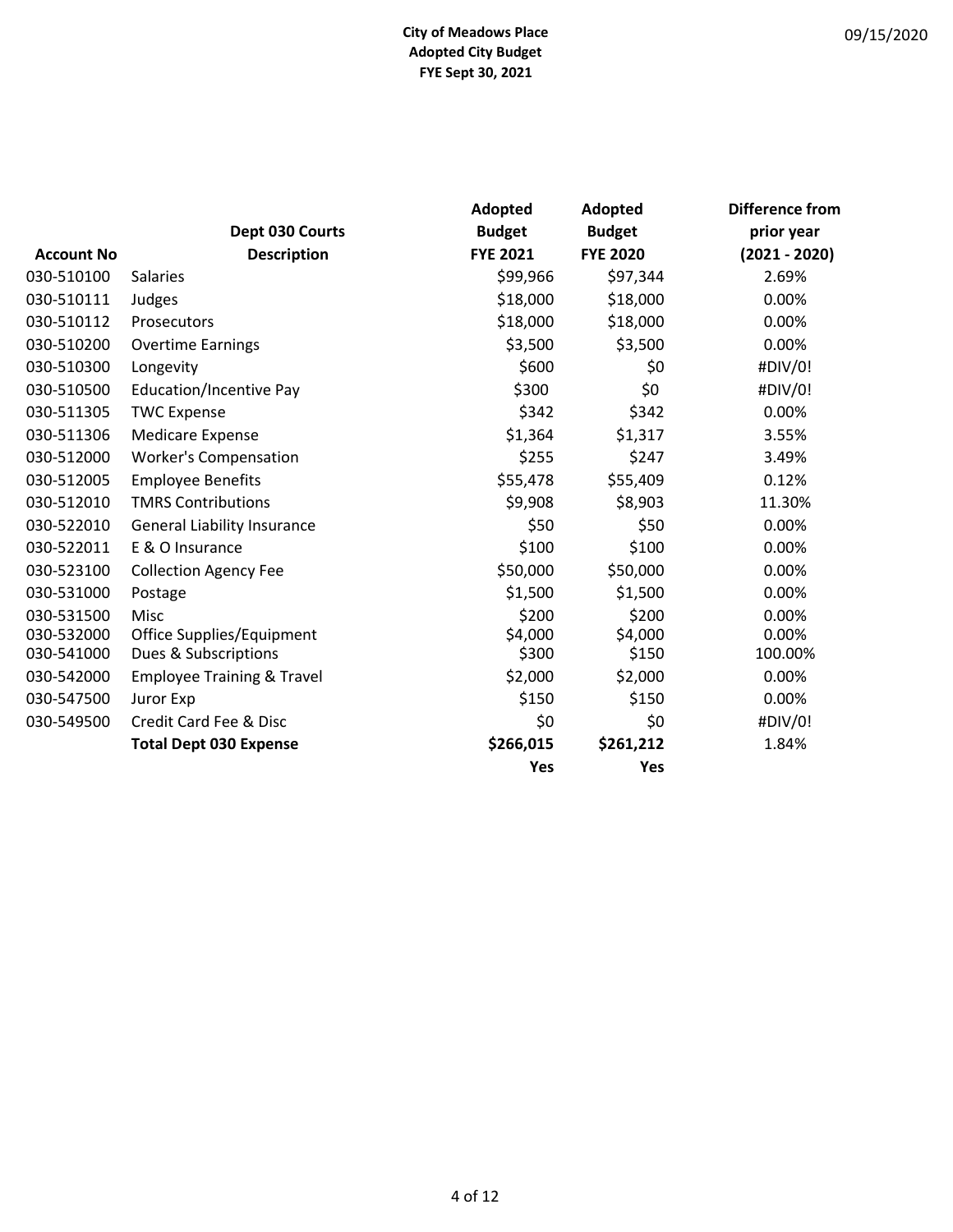|                   |                                       | ΓΙ L JEUL JU, ΔUΔΙ<br>Adopted | Adopted         | Difference from |
|-------------------|---------------------------------------|-------------------------------|-----------------|-----------------|
|                   | <b>Dept 040 Public Works</b>          | <b>Budget</b>                 | <b>Budget</b>   | prior year      |
| <b>Account No</b> | <b>Description</b>                    | <b>FYE 2021</b>               | <b>FYE 2020</b> | $(2021 - 2020)$ |
| 040-510100        | <b>Salaries</b>                       | \$150,140                     | \$146,754       | 2.31%           |
| 040-510200        | <b>Overtime Earnings</b>              | \$5,000                       | \$5,000         | 0.00%           |
| 040-510500        | Education/Incentive Pay               | \$0                           | \$300           | $-100.00\%$     |
| 040-511305        | <b>TWC Expense</b>                    | \$513                         | \$513           | 0.00%           |
| 040-511306        | <b>Medicare Expense</b>               | \$2,250                       | \$2,200         | 2.23%           |
| 040-512000        | <b>Worker's Compensation</b>          | \$2,607                       | \$2,565         | 1.63%           |
| 040-512005        | <b>Employee Benefits</b>              | \$54,665                      | \$56,994        | $-4.09%$        |
| 040-512010        | <b>TMRS Contributions</b>             | \$16,290                      | \$14,872        | 9.53%           |
| 040-520500        | Vehicle Liability Insurance           | \$2,600                       | \$2,600         | 0.00%           |
| 040-520501        | Vehicle Physical Dmg Ins              | \$1,100                       | \$1,100         | 0.00%           |
| 040-520510        | Vehicle Purchase                      | \$0                           | \$0             | #DIV/0!         |
| 040-522010        | <b>General Liability Insurance</b>    | \$850                         | \$850           | 0.00%           |
| 040-522011        | E & O Insurance                       | \$1,300                       | \$1,300         | 0.00%           |
| 040-522012        | Real & Personal Prop Ins              | \$500                         | \$500           | 0.00%           |
| 040-523005        | <b>Fire Protection</b>                | \$270,000                     | \$265,000       | 1.89%           |
| 040-523010        | <b>Animal Control</b>                 | \$3,100                       | \$3,100         | 0.00%           |
| 040-523020        | <b>Mosquito Control</b>               | \$5,800                       | \$5,800         | 0.00%           |
| 040-526100        | <b>Fire Marshall</b>                  | \$4,000                       | \$4,000         | 0.00%           |
| 040-531500        | Misc                                  | \$1,000                       | \$1,000         | 0.00%           |
| 040-532000        | Office Supplies/Equipment             | \$700                         | \$700           | 0.00%           |
| 040-532003        | <b>Building Custodial Supplies</b>    | \$2,000                       | \$2,000         | 0.00%           |
| 040-532005        | Tool & Equipment                      | \$4,000                       | \$4,000         | 0.00%           |
| 040-533000        | Computer Software                     | \$300                         | \$300           | 0.00%           |
| 040-533005        | <b>Computer Hardware</b>              | \$400                         | \$400           | 0.00%           |
| 040-533500        | Uniforms                              | \$2,000                       | \$2,000         | 0.00%           |
| 040-534005        | Fuel                                  | \$8,000                       | \$8,000         | 0.00%           |
| 040-541000        | Dues & Subscriptions                  | \$600                         | \$600           | 0.00%           |
| 040-542000        | <b>Employee Training &amp; Travel</b> | \$3,500                       | \$3,500         | 0.00%           |
| 040-542007        | EMS/ Kirkwood                         | \$15,000                      | \$15,000        | 0.00%           |
| 040-542010        | Firestation                           | \$18,300                      | \$18,300        | 0.00%           |
| 040-542013        | EOC / TTC W. Airport                  | \$16,000                      | \$16,000        | 0.00%           |
| 040-542030        | <b>Bldg Custodial Services</b>        | \$15,000                      | \$15,000        | 0.00%           |
| 040-544010        | GIS                                   | \$3,000                       | \$3,000         | 0.00%           |
| 040-546000        | Utilities                             | \$700                         | \$700           | 0.00%           |
| 040-546001        | <b>Street Lights Electicity</b>       | \$78,000                      | \$78,000        | 0.00%           |
| 040-546004        | <b>Traffic Light Electricity</b>      | \$800                         | \$800           | 0.00%           |
| 040-549500        | Credit Card Fees & Disc               | \$0                           | \$0             | #DIV/0!         |
| 040-561500        | <b>Street Repair</b>                  | \$50,000                      | \$50,000        | 0.00%           |
| 040-561501        | Road Fee Funded Street Repair         | \$185,000                     | \$189,000       | $-2.12%$        |
| 040-561502        | Sidewalk Repair                       | \$70,000                      | \$70,000        | 0.00%           |
| 040-561503        | <b>Traffic Signal Mainenance</b>      | \$1,000                       | \$1,000         | 0.00%           |
| 040-562004        | City Hall Maintenance                 | \$60,000                      | \$60,000        | 0.00%           |
| 040-562006        | Equipment Maint/Repair                | \$5,000                       | \$5,000         | 0.00%           |
| 040-563000        | Vehicle Maint/Repair                  | \$8,000                       | \$8,000         | 0.00%           |
| 040-565000        | Grounds Maint/Landscape               | \$0                           | \$1,000         | $-100.00\%$     |
| 040-566000        | Sprinkler Sys Maint                   | \$35,000                      | \$12,000        | 191.67%         |
| 040-566100        | Lake Irrigation Maintenance           | \$3,000                       | \$3,000         | 0.00%           |
| 040-566500        | <b>Storm Water Maint/Permit</b>       | \$2,000                       | \$2,000         | 0.00%           |
| 040-580000        | Capital Projects                      | \$0                           | \$65,000        | $-100.00\%$     |
| 040-598001        | <b>Emergency Management</b>           | \$1,500                       | \$1,500         | 0.00%           |
|                   | <b>Total Dept 040 Expense</b>         | \$1,110,514                   | \$1,150,249     | $-3.45%$        |
|                   |                                       | Yes                           | Yes             |                 |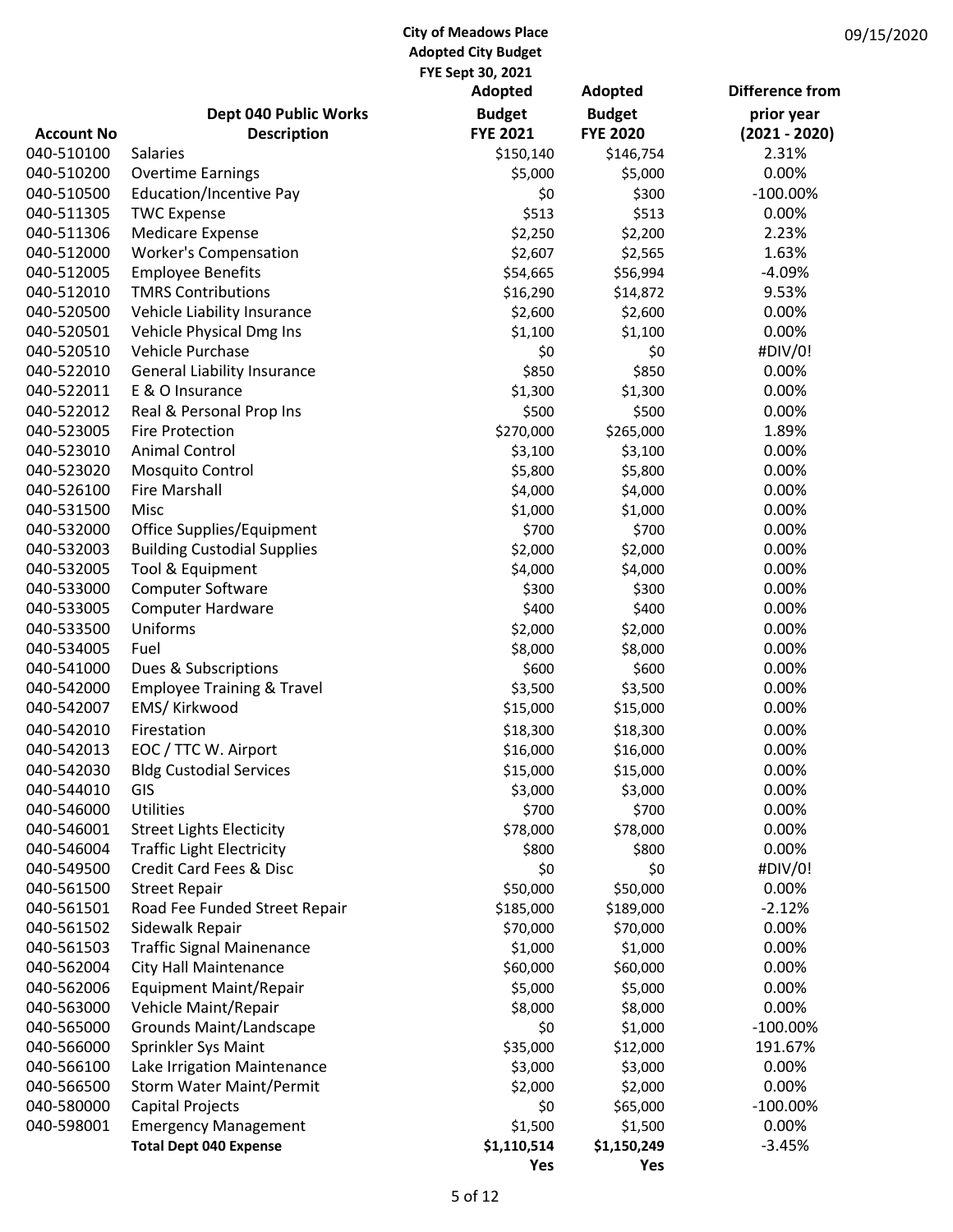|                   |                                       | Adopted         | Adopted         | <b>Difference from</b> |
|-------------------|---------------------------------------|-----------------|-----------------|------------------------|
|                   | Dept 050 Police                       | <b>Budget</b>   | <b>Budget</b>   | prior year             |
| <b>Account No</b> | <b>Description</b>                    | <b>FYE 2021</b> | <b>FYE 2020</b> | $(2021 - 2020)$        |
| 050-510100        | <b>Salaries</b>                       | \$1,368,722     | \$1,245,908     | 9.86%                  |
| 050-510200        | <b>Overtime Earnings</b>              | \$42,000        | \$42,000        | 0.00%                  |
| 050-510300        | Longevity                             | \$9,840         | \$9,660         | 1.86%                  |
| 050-510500        | <b>Education/Incentive Pay</b>        | \$8,700         | \$8,700         | 0.00%                  |
| 050-510600        | Vacation                              | \$2,000         | \$2,000         | 0.00%                  |
| 050-510700        | Sick Leave                            | \$2,000         | \$2,000         | 0.00%                  |
| 050-511305        | <b>TWC Expense</b>                    | \$3,829         | \$3,998         | $-4.23%$               |
| 050-511306        | <b>Medicare Expense</b>               | \$19,887        | \$19,815        | 0.36%                  |
| 050-511307        | <b>Social Security Expense</b>        | \$8,924         | \$8,916         | 0.08%                  |
| 050-512000        | <b>Worker's Compensation</b>          | \$29,873        | \$29,786        | 0.29%                  |
| 050-512005        | <b>Employee Benefits</b>              | \$403,713       | \$369,289       | 9.32%                  |
| 050-512010        | <b>TMRS Contributions</b>             | \$135,688       | \$120,958       | 12.18%                 |
| 050-520500        | Vehicle Liability Insurance           | \$10,900        | \$10,900        | 0.00%                  |
| 050-520501        | Vehicle Physical Dmg Ins              | \$4,500         | \$4,500         | 0.00%                  |
| 050-520510        | Vehicle Purchase                      | \$0             | \$127,421       | $-100.00\%$            |
| 050-522004        | Police Liability Insurance            | \$10,000        | \$10,000        | 0.00%                  |
| 050-523025        | <b>Prisoner Housing</b>               | \$0             | \$0             | #DIV/0!                |
| 050-523030        | Police Dept Consultant                | \$6,350         | \$6,350         | 0.00%                  |
| 050-531000        | Postage                               | \$1,000         | \$1,000         | 0.00%                  |
| 050-531500        | Misc                                  | \$3,000         | \$3,000         | 0.00%                  |
| 050-532000        | Office Supplies/Equipment             | \$14,600        | \$14,600        | 0.00%                  |
| 050-533000        | <b>Computer Software</b>              | \$8,000         | \$8,000         | 0.00%                  |
| 050-533005        | Computer/Cellphone Hardware           | \$7,500         | \$7,500         | 0.00%                  |
| 050-533010        | <b>Security Cameras</b>               | \$10,000        | \$11,000        | $-9.09%$               |
| 050-533500        | Uniforms                              | \$17,000        | \$17,000        | 0.00%                  |
| 050-533505        | <b>Grant Funded Uniforms</b>          | \$0             | \$0             | #DIV/0!                |
| 050-534005        | Fuel                                  | \$45,000        | \$45,000        | 0.00%                  |
| 050-541000        | Dues & Subscriptions                  | \$9,900         | \$9,900         | 0.00%                  |
| 050-542000        | <b>Employee Training &amp; Travel</b> | \$18,000        | \$18,000        | 0.00%                  |
| 050-542010        | <b>Grant Funded Training</b>          | \$0             | \$0             | #DIV/0!                |
| 050-542500        | <b>Special Operation</b>              | \$1,500         | \$1,500         | 0.00%                  |
| 050-542510        | Forensic & Technical                  | \$8,000         | \$8,000         | 0.00%                  |
| 050-542600        | <b>Grant Funded Equipment</b>         | \$0             | \$0             | #DIV/0!                |
| 050-542700        | Radio Equip & Maint                   | \$16,000        | \$16,000        | 0.00%                  |
| 050-542710        | <b>Grant Funded Radio Equip</b>       | \$0             | \$0             | #DIV/0!                |
| 050-542800        | Vehicle Equipment                     | \$6,000         | \$6,000         | 0.00%                  |
| 050-542810        | Grant funded Vehicle Equip            | \$0             | \$0             | #DIV/0!                |
| 050-544010        | GIS                                   | \$0             | \$0             | #DIV/0!                |
| 050-545050        | <b>Community Service</b>              | \$2,500         | \$2,500         | 0.00%                  |
| 050-548500        | <b>Discretionary Expense</b>          | \$2,000         | \$2,000         | 0.00%                  |
| 050-563000        | Vehicle Repair & Maint                | \$20,000        | \$20,000        | 0.00%                  |
| 050-580000        | Capital Projects                      | \$0             | \$60,000        | $-100.00\%$            |
| 050-598000        | <b>Contingency Funds</b>              | \$2,000         | \$2,000         | 0.00%                  |
| 050-598001        | <b>Emergency Management</b>           | \$22,000        | \$15,000        | 46.67%                 |
|                   | <b>Total Dept 050 Expense</b>         | \$2,280,925     | \$2,290,202     | $-0.41%$               |
|                   |                                       | Yes             | Yes             |                        |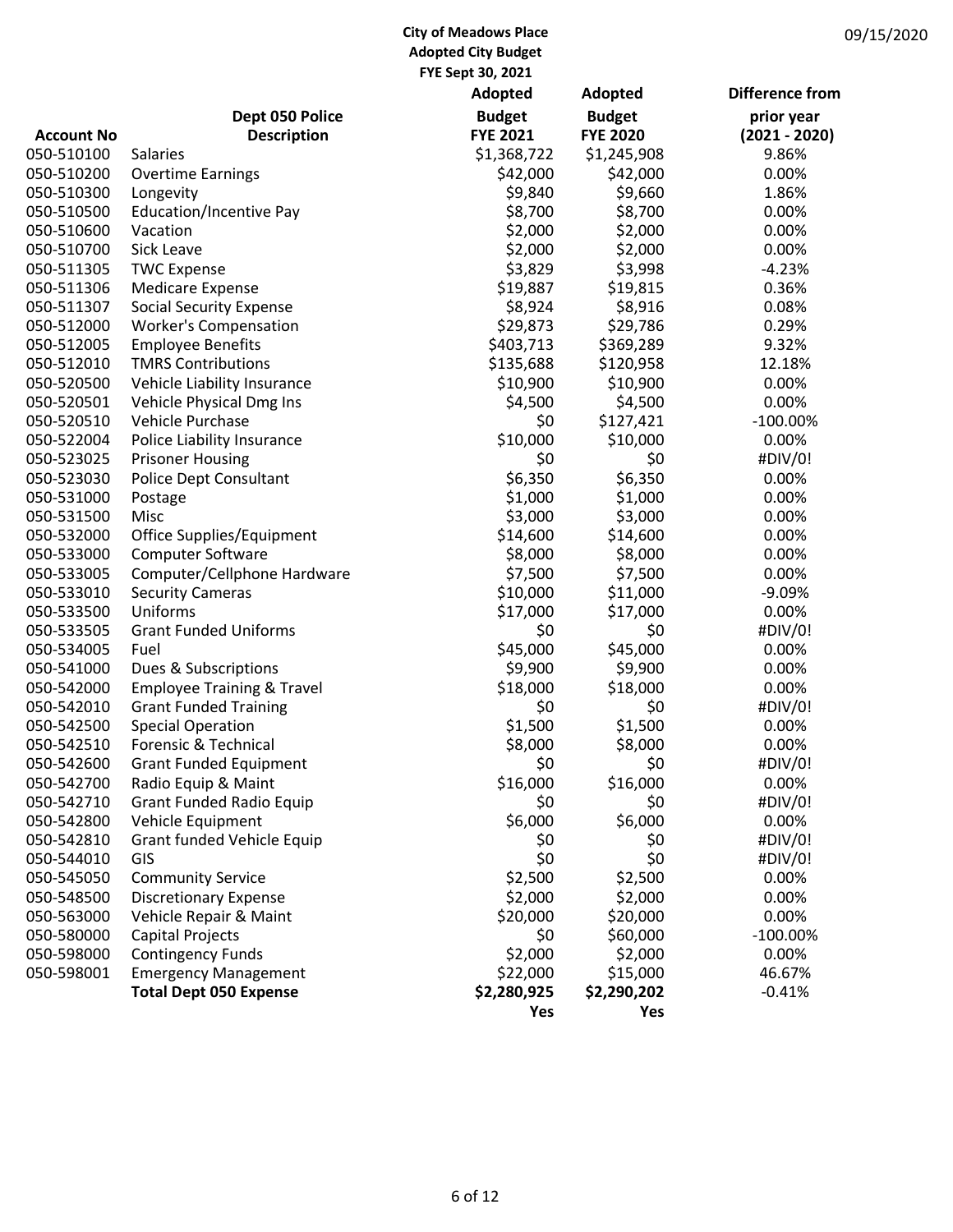|                   |                                        | Adopted         | Adopted         | <b>Difference from</b> |
|-------------------|----------------------------------------|-----------------|-----------------|------------------------|
|                   | Dept 060 Parks & Recreation            | <b>Budget</b>   | <b>Budget</b>   | prior year             |
| <b>Account No</b> | <b>Description</b>                     | <b>FYE 2021</b> | <b>FYE 2020</b> | $(2021 - 2020)$        |
| 060-510100        | Salaries                               | \$249,382       | \$267,113       | $-6.64%$               |
| 060-510200        | Overtime earnings                      | \$5,000         | \$5,000         | 0.00%                  |
| 060-510300        | Longevity                              | \$960           | \$540           | 77.78%                 |
| 060-510200        | <b>Education/Incentive Pay</b>         | \$1,500         | \$600           | 150.00%                |
| 060-511305        | <b>TWC Expense</b>                     | \$1,907         | \$1,736         | 9.85%                  |
| 060-511306        | <b>Medicare Expense</b>                | \$3,702         | \$3,953         | $-6.35%$               |
| 060-511307        | <b>Social Security Expense</b>         | \$3,229         | \$2,874         | 12.34%                 |
| 060-512000        | <b>Worker's Compensation</b>           | \$3,182         | \$3,172         | 0.32%                  |
| 060-512005        | <b>Employee Benefits</b>               | \$85,281        | \$75,752        | 12.58%                 |
| 060-512010        | <b>TMRS Contributions</b>              | \$21,437        | \$22,236        | $-3.59%$               |
| 060-522010        | <b>General Liability Insurance</b>     | \$300           | \$300           | 0.00%                  |
| 060-522011        | E & O Insurance                        | \$700           | \$700           | 0.00%                  |
| 060-522012        | Real & Personal Prop Ins               | \$100           | \$100           | 0.00%                  |
| 060-531000        | Postage                                | \$350           | \$350           | 0.00%                  |
| 060-531500        | Misc                                   | \$3,000         | \$3,000         | 0.00%                  |
| 060-532000        | Office Supplies/Equipment              | \$5,500         | \$5,500         | 0.00%                  |
| 060-532005        | Tools & Equipment                      | \$3,000         | \$3,000         | 0.00%                  |
| 060-533000        | <b>Computer Software</b>               | \$300           | \$300           | 0.00%                  |
| 060-533005        | <b>Computer Hardware</b>               | \$400           | \$400           | 0.00%                  |
| 060-533500        | Uniforms                               | \$1,500         | \$1,500         | 0.00%                  |
| 060-534005        | Fuel                                   | \$3,500         | \$3,500         | 0.00%                  |
| 060-541000        | Dues & Subscriptions                   | \$300           | \$300           | 0.00%                  |
| 060-542000        | <b>Employee Training &amp; Travel</b>  | \$3,000         | \$3,000         | 0.00%                  |
| 060-54950         | Credit Card Fee & Disc                 | \$200           | \$100           | 100.00%                |
| 060-563000        | Vehicle Repair & Maint                 | \$2,000         | \$2,000         | 0.00%                  |
| 060-565000        | Fall/Granite Surface Materials         | \$6,000         | \$6,000         | 0.00%                  |
| 060-565001        | Mowing & Landscaping                   | \$111,453       | \$111,453       | 0.00%                  |
| 060-570501        | McDonald Park Maintenance              | \$9,000         | \$9,000         | 0.00%                  |
| 060-570502        | Tennis Courts Equip/Maint              | \$6,800         | \$6,800         | 0.00%                  |
| 060-570504        | <b>Tennis Court Electricity</b>        | \$5,000         | \$5,000         | 0.00%                  |
| 060-570699        | Pool Management                        | \$3,700         | \$3,700         | 0.00%                  |
| 060-571001        | Pool Equipment/Maint                   | \$18,000        | \$18,000        | 0.00%                  |
| 060-571003        | Pool Chemicals                         | \$6,000         | \$6,000         | 0.00%                  |
| 060-571004        | Pool/Rec Center Electricity            | \$15,000        | \$15,000        | 0.00%                  |
| 060-571005        | Pool/Aquatic Expenses                  | \$5,500         | \$5,500         | 0.00%                  |
| 060-571007        | Pool/CC Telephone/Internet             | \$1,700         | \$1,150         | 47.83%                 |
| 060-571009        | Pool Misc                              | \$2,000         | \$2,000         | 0.00%                  |
| 060-571011        | Comm Center Equip/Maint Supply         | \$8,800         | \$8,800         | 0.00%                  |
| 060-571201        | Nature Center Maintenance & Operations | \$20,000        | \$20,000        | 0.00%                  |
| 060-571501        | <b>Special Event Cleaning</b>          | \$5,400         | \$5,400         | 0.00%                  |
| 060-571505        | Instructors/Exp                        | \$19,000        | \$19,000        | 0.00%                  |
| 060-571510        | <b>Programming Expenses</b>            | \$5,000         | \$5,000         | 0.00%                  |
| 060-571520        | <b>Summer Camp Expenses</b>            | \$10,000        | \$10,000        | 0.00%                  |
| 060-571601        | <b>Christmas Memories</b>              | \$15,000        | \$15,000        | 0.00%                  |
| 060-571602        | Splash Day                             | \$3,000         | \$3,000         | 0.00%                  |
| 060-571603        | July 4th Parade                        | \$6,500         | \$6,500         | 0.00%                  |
| 060-571604        | <b>Music Memories</b>                  | \$8,000         | \$7,500         | 6.67%                  |
| 060-571605        | Kid Fish                               | \$500           | \$500           | 0.00%                  |
| 060-571615        | <b>Other Events</b>                    | \$4,200         | \$4,200         | 0.00%                  |
| 060-572000        | Lake Maintenance                       | \$7,600         | \$7,600         | 0.00%                  |
| 060-572001        | <b>Grounds Maintenance</b>             | \$8,000         | \$3,000         | 166.67%                |
| 060-572002        | Grounds/Lake Electricity               | \$17,000        | \$17,000        | 0.00%                  |
| 060-572010        | Parking Lot Maintenance                | \$2,000         | \$2,000         | 0.00%                  |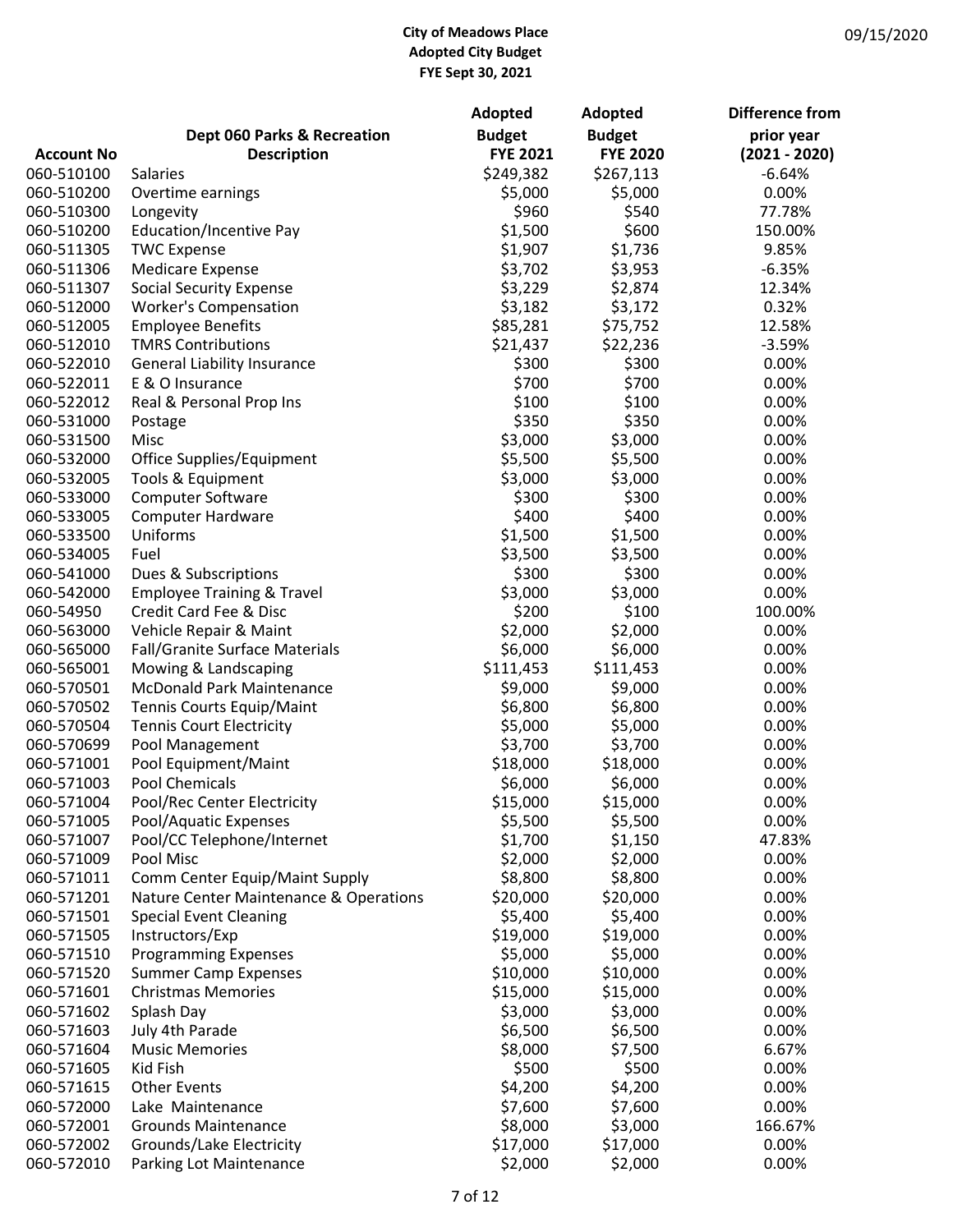|                   |                                                        | <b>City of Meadows Place</b> |               | 09/15/2020                                   |
|-------------------|--------------------------------------------------------|------------------------------|---------------|----------------------------------------------|
|                   |                                                        | <b>Adopted City Budget</b>   |               |                                              |
|                   |                                                        | FYE Sept 30, 2021            |               |                                              |
| 060-572011        | <b>Centerpoint Leases</b>                              | \$3,700                      | \$3,700       | 0.00%                                        |
| 060-572016        | Facilities M&O                                         | \$10,000                     | \$4,000       | 150.00%                                      |
| 060-580000        | Capital Improvements-Parks                             | \$0                          | \$34,550      | $-100.00\%$                                  |
|                   | <b>Total Dept 060 Expense</b>                          | \$743,584                    | \$773,378     | $-3.85%$                                     |
|                   |                                                        | <b>Yes</b>                   | <b>Yes</b>    |                                              |
| <b>Account No</b> | <b>Dept 070 Capital Projects</b><br><b>Description</b> |                              |               | Difference from previc<br>year (2018 - 2017) |
| 070-584030        | Kirkwood Major Repair                                  | \$0                          | \$0           | #DIV/0!                                      |
| 070-584060        | Infrastructure                                         | \$300,000                    | \$0           | #DIV/0!                                      |
|                   | <b>Total Expenses</b>                                  | \$5,755,956                  | \$5,525,776   | 4.17%                                        |
|                   |                                                        | <b>Yes</b>                   | <b>Yes</b>    |                                              |
|                   | <b>Fund 100 Revenue</b>                                |                              |               |                                              |
|                   | <b>Over/Under (-) Expenses</b>                         | \$1                          | ( \$243, 014) |                                              |
|                   |                                                        | <b>Yes</b>                   | Yes           |                                              |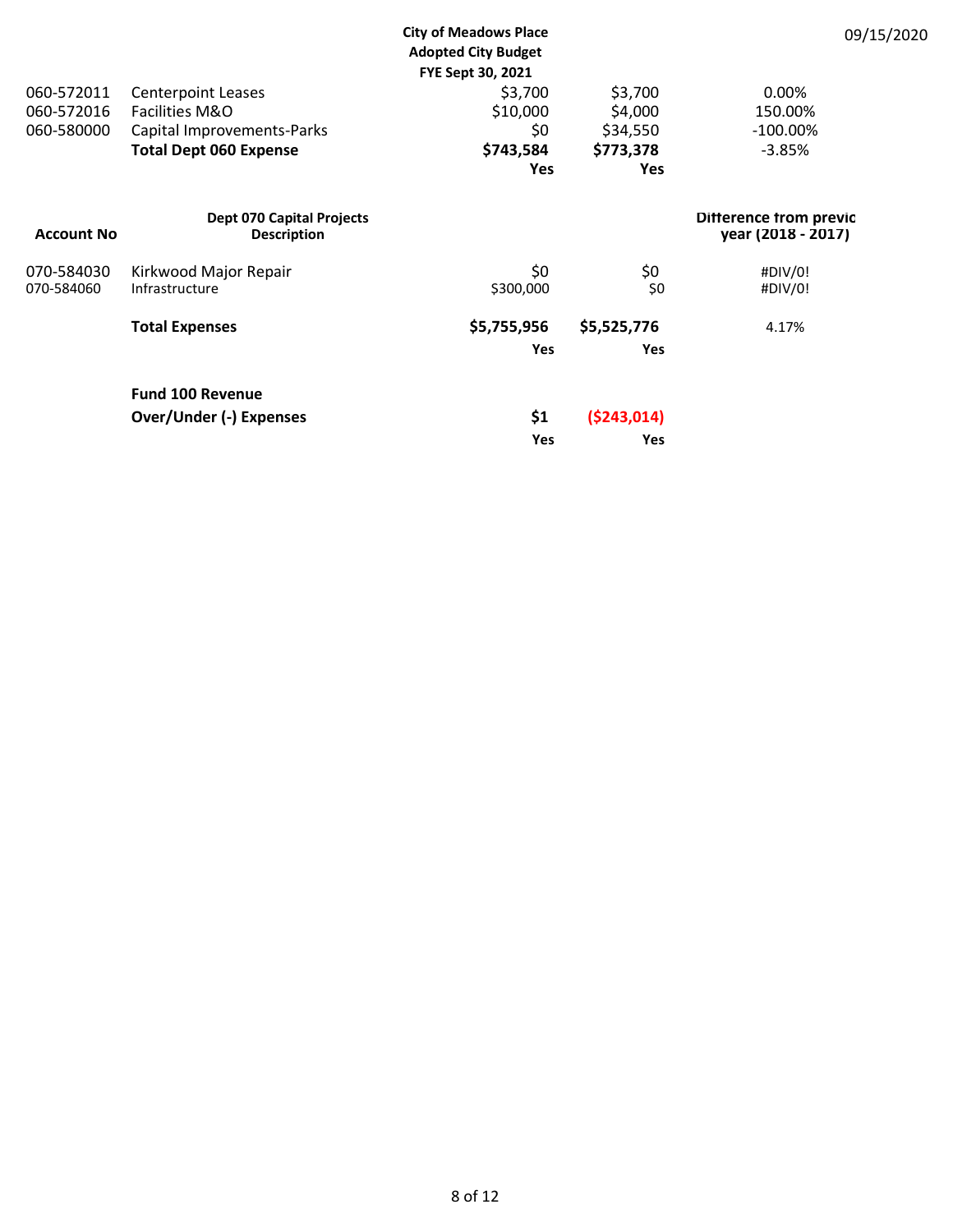|            |                                      | Adopted         | Adopted         | Difference from |
|------------|--------------------------------------|-----------------|-----------------|-----------------|
|            | <b>Public Utilities Revenue</b>      | <b>Budget</b>   | <b>Budget</b>   | prior year      |
| Account No | <b>Description</b>                   | <b>FYE 2021</b> | <b>FYE 2020</b> | $(2021 - 2020)$ |
|            | 450050 Garbage Receipts              | \$330,000       | \$330,000       | 0.00%           |
|            | 450060 Miscellaneous Revenue         | \$0             | \$0             | #DIV/0!         |
|            | 453001 Residential Service Fee/Water | \$424,000       | \$424,000       | 0.00%           |
|            | 453004 Reconnect Fee                 | \$0             | \$0             | #DIV/0!         |
|            | 453005 Water Tap Connection Fee      | \$0             | \$0             | #DIV/0!         |
|            | 453006 Surface Water Fee             | \$300,000       | \$300,000       | 0.00%           |
|            | 453101 Sewer Res Service Fee         | \$544,000       | \$544,000       | 0.00%           |
|            | 453103 City of Houston               | \$50,000        | \$50,000        | 0.00%           |
|            | 454100 Late Fees                     | \$22,000        | \$22,000        | 0.00%           |
|            | 481000 Interest Earned               | \$6,000         | \$20,000        | $-70.00\%$      |
|            | 498000 Gain/Loss on Disposal Asset   | \$0             | \$0             | #DIV/0!         |
|            | <b>Total Revenue</b>                 | \$1,676,000     | \$1,690,000     | $-0.83%$        |
|            |                                      | Yes             | <b>Yes</b>      |                 |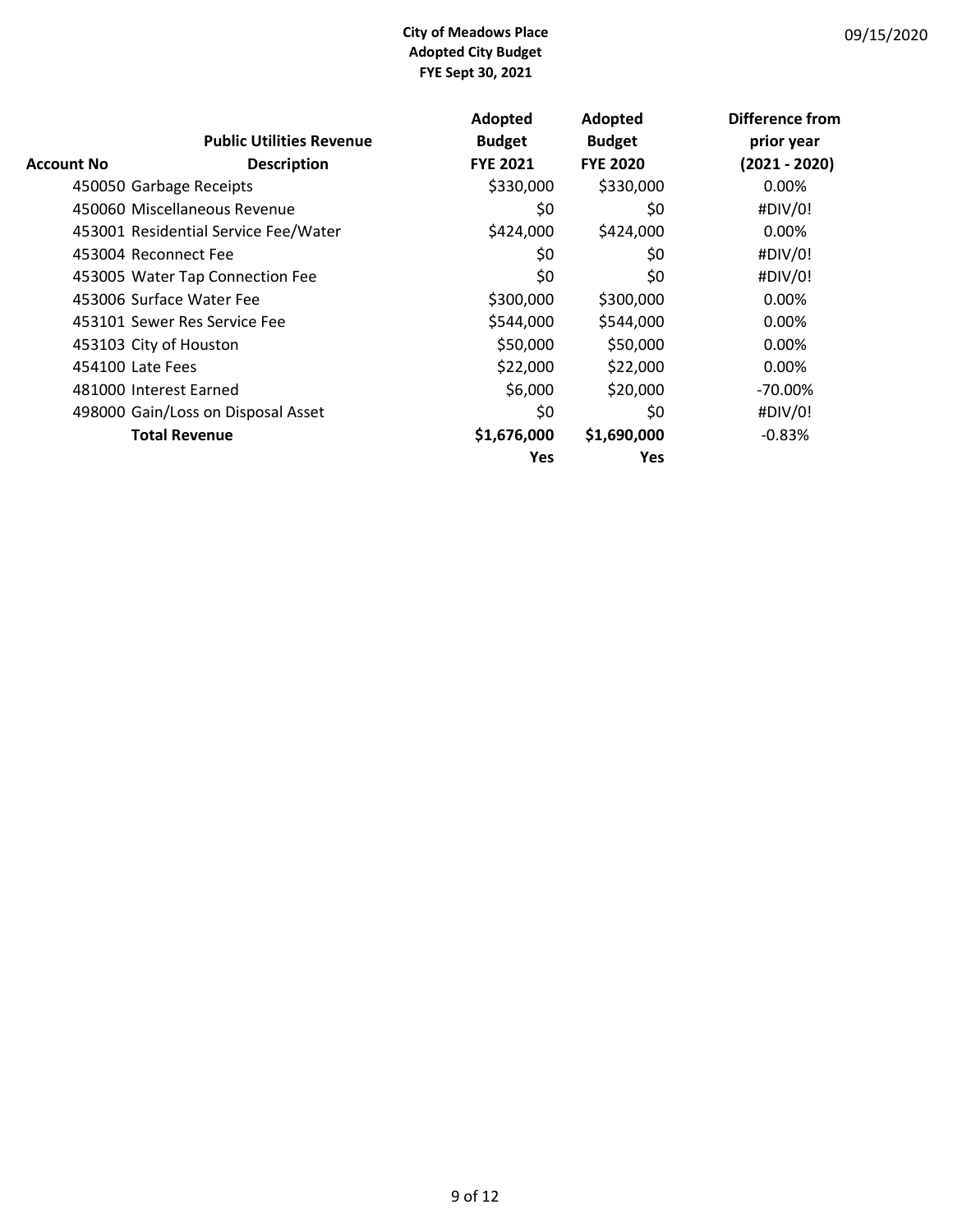|                   |                                    | Adopted         | Adopted         | Difference from |
|-------------------|------------------------------------|-----------------|-----------------|-----------------|
|                   | <b>Dept 20 Administration</b>      | <b>Budget</b>   | <b>Budget</b>   | prior year      |
| <b>Account No</b> | <b>Description</b>                 | <b>FYE 2021</b> | <b>FYE 2020</b> | $(2021 - 2020)$ |
| 020-510100        | <b>Salaries</b>                    | \$0             | \$0             | #DIV/0!         |
| 020-510200        | <b>Overtime Earnings</b>           | \$0             | \$0             | #DIV/0!         |
| 020-510300        | Longevity                          | \$0             | \$0             | #DIV/0!         |
| 020-511305        | <b>TWC Expense</b>                 | \$0             | \$0             | #DIV/0!         |
| 020-511306        | <b>Medicare Expense</b>            | \$0             | \$0             | #DIV/0!         |
| 020-512000        | <b>Worker's Compensation</b>       | \$0             | \$0             | #DIV/0!         |
| 020-512005        | <b>Employee Benefits</b>           | \$0             | \$0             | #DIV/0!         |
| 020-512010        | <b>TMRS Contributions</b>          | \$0             | \$0             | #DIV/0!         |
| 020-521025        | Legal                              | \$0             | \$0             | #DIV/0!         |
| 020-521040        | <b>Financial Services</b>          | \$1,200         | \$1,200         | 0.00%           |
| 020-522010        | <b>General Liability Insurance</b> | \$250           | \$250           | 0.00%           |
| 020-522012        | Real & Personal Prop Ins           | \$0             | \$0             | #DIV/0!         |
| 020-523000        | Garbage Collection                 | \$310,000       | \$300,000       | 3.33%           |
| 020-531000        | Postage                            | \$1,500         | \$1,500         | 0.00%           |
| 020-531500        | Misc                               | \$250           | \$250           | 0.00%           |
| 020-532000        | Office Supplies/Equipment          | \$1,500         | \$1,500         | 0.00%           |
| 020-533000        | <b>Computer Software</b>           | \$8,800         | \$5,000         | 76.00%          |
| 020-533005        | <b>Computer Hardware</b>           | \$300           | \$300           | 0.00%           |
| 020-542000        | <b>Employee Training</b>           | \$2,400         | \$1,000         | 140.00%         |
| 020-542010        | <b>Administrative Expense</b>      | \$108,000       | \$106,000       | 1.89%           |
| 020-546002        | Telephone and Cell Phone           | \$4,500         | \$4,500         | 0.00%           |
| 020-549500        | <b>Credit Card Fee</b>             | \$1,200         | \$1,200         | 0.00%           |
| 020-580000        | Capital Projects                   | \$0             | \$0             | #DIV/0!         |
|                   | <b>Total Dept 020 Expense</b>      | \$439,900       | \$422,700       | 4.07%           |
|                   |                                    | Yes             | Yes             |                 |

Payroll for two staff members was transferred from Utilities (Fund 300) to Admin (Fund 100). Utilities will pay an administrative fee to Admin for services provided and Funds will be transferred from Fund 300 to Fund 100 as an expenditure.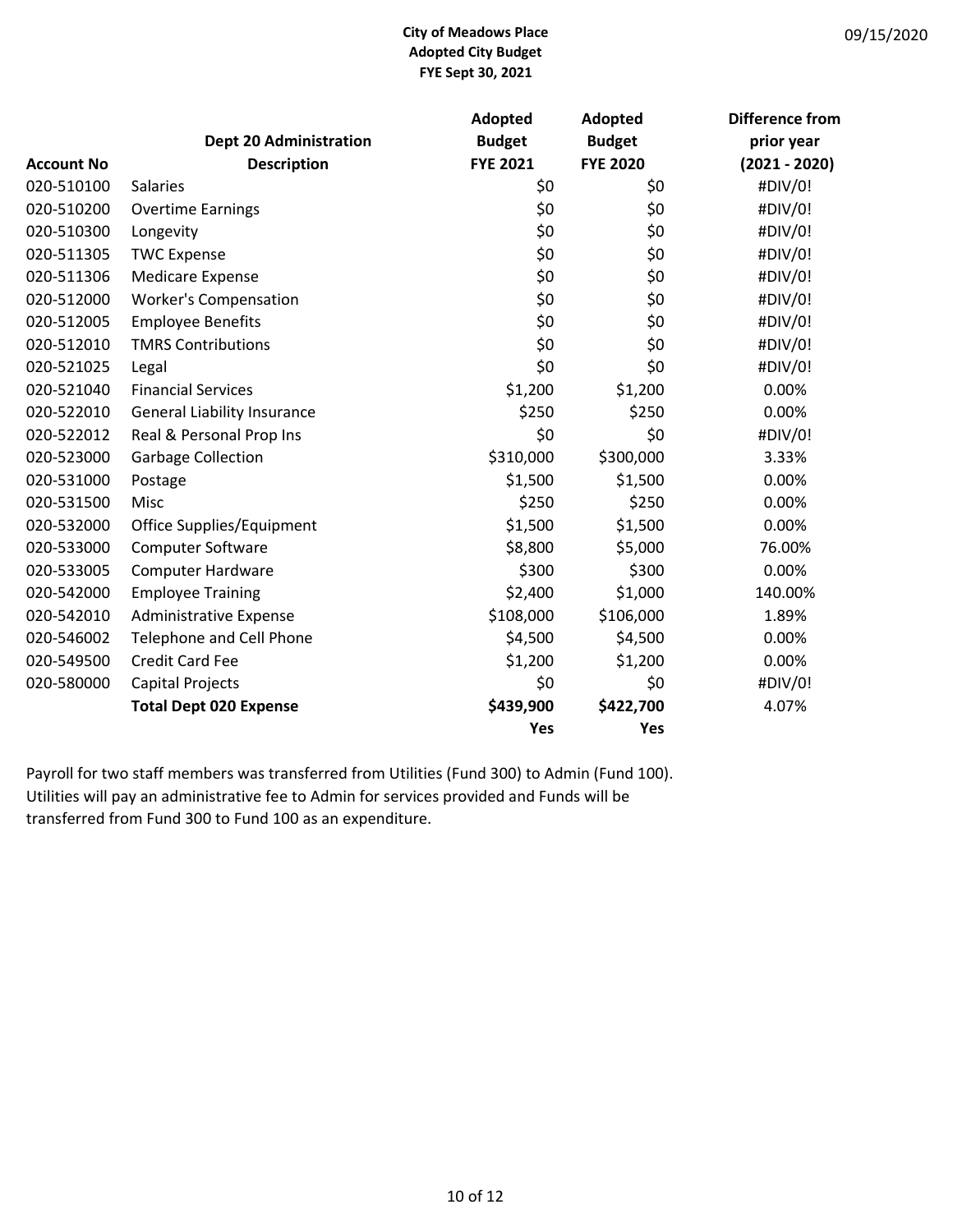|                   |                                    | Adopted         | Adopted         | Difference from |
|-------------------|------------------------------------|-----------------|-----------------|-----------------|
|                   | <b>Dept 46 Water Service</b>       | <b>Budget</b>   | <b>Budget</b>   | prior year      |
|                   | <b>Description</b>                 | <b>FYE 2021</b> | <b>FYE 2020</b> | $(2021 - 2020)$ |
|                   | <b>General Liability Insurance</b> | \$400           | \$400           | 0.00%           |
|                   | E & O Insurance                    | \$1,100         | \$1,100         | 0.00%           |
| <b>Account No</b> | Real & Personal Prop Ins           | \$6,400         | \$6,400         | 0.00%           |
| 046-522010        | Postage                            | \$6,700         | \$8,400         | $-20.24%$       |
| 046-522011        | Misc                               | \$500           | \$500           | 0.00%           |
| 046-522012        | <b>Computer Software</b>           | \$500           | \$500           | 0.00%           |
| 046-531000        | Chemicals                          | \$6,000         | \$6,000         | 0.00%           |
| 046-531500        | Employee Training&Travel           | \$1,500         | \$750           | 100.00%         |
| 046-533000        | <b>Permit Fees</b>                 | \$4,400         | \$4,400         | 0.00%           |
| 046-534015        | Lab Work                           | \$5,000         | \$5,000         | 0.00%           |
| 046-542000        | GIS                                | \$600           | \$600           | 0.00%           |
| 046-544005        | Electricity/Utilities              | \$52,500        | \$52,500        | 0.00%           |
| 046-544008        | Surface Water Fee                  | \$300,000       | \$300,000       | 0.00%           |
| 046-544010        | Maintenance & Repairs              | \$426,630       | \$420,000       | 1.58%           |
| 046-546000        | <b>Emergency Management</b>        | \$1,000         | \$1,000         | 0.00%           |
| 046-546905        | <b>Total Dept 046 Expense</b>      | \$813,230       | \$807,550       | 0.70%           |
| 046-567000        |                                    | Yes             | Yes             |                 |